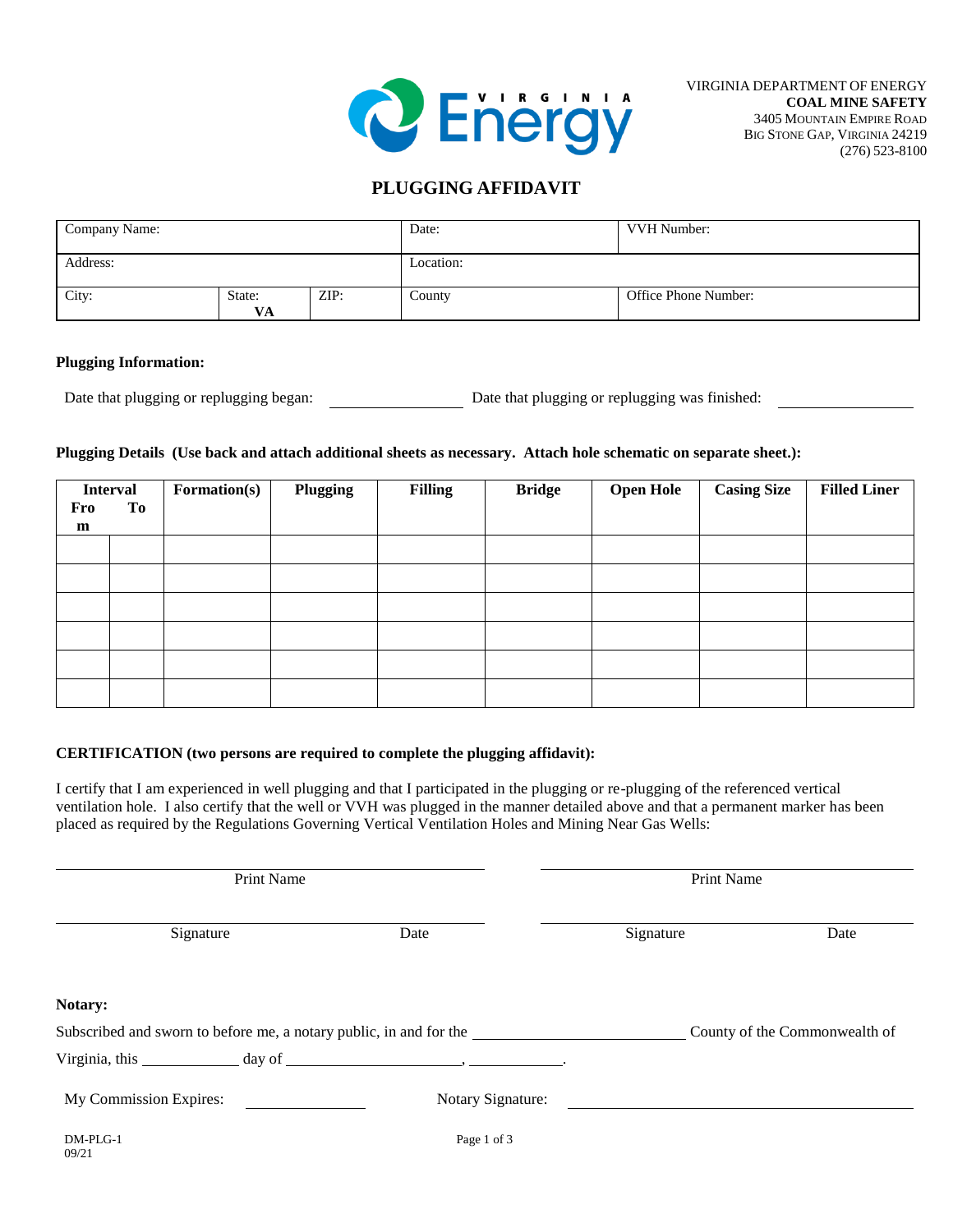

# **PLUGGING AFFIDAVIT**

| Company Name:                 |  |        | Date:                | VVH Number: |  |
|-------------------------------|--|--------|----------------------|-------------|--|
| Address:                      |  |        | Location:            |             |  |
| City:<br>ZIP:<br>State:<br>VA |  | County | Office Phone Number: |             |  |

| <b>Interval</b> |    |              |          |                |               |                  |                    |                     |
|-----------------|----|--------------|----------|----------------|---------------|------------------|--------------------|---------------------|
| Fro             | To |              |          |                |               |                  |                    |                     |
| $\mathbf{m}$    |    | Formation(s) | Plugging | <b>Filling</b> | <b>Bridge</b> | <b>Open Hole</b> | <b>Casing Size</b> | <b>Filled Liner</b> |
|                 |    |              |          |                |               |                  |                    |                     |
|                 |    |              |          |                |               |                  |                    |                     |
|                 |    |              |          |                |               |                  |                    |                     |
|                 |    |              |          |                |               |                  |                    |                     |
|                 |    |              |          |                |               |                  |                    |                     |
|                 |    |              |          |                |               |                  |                    |                     |
|                 |    |              |          |                |               |                  |                    |                     |
|                 |    |              |          |                |               |                  |                    |                     |
|                 |    |              |          |                |               |                  |                    |                     |
|                 |    |              |          |                |               |                  |                    |                     |
|                 |    |              |          |                |               |                  |                    |                     |
|                 |    |              |          |                |               |                  |                    |                     |
|                 |    |              |          |                |               |                  |                    |                     |
|                 |    |              |          |                |               |                  |                    |                     |
|                 |    |              |          |                |               |                  |                    |                     |
|                 |    |              |          |                |               |                  |                    |                     |
|                 |    |              |          |                |               |                  |                    |                     |
|                 |    |              |          |                |               |                  |                    |                     |
|                 |    |              |          |                |               |                  |                    |                     |
|                 |    |              |          |                |               |                  |                    |                     |
|                 |    |              |          |                |               |                  |                    |                     |
|                 |    |              |          |                |               |                  |                    |                     |
|                 |    |              |          |                |               |                  |                    |                     |
|                 |    |              |          |                |               |                  |                    |                     |
|                 |    |              |          |                |               |                  |                    |                     |